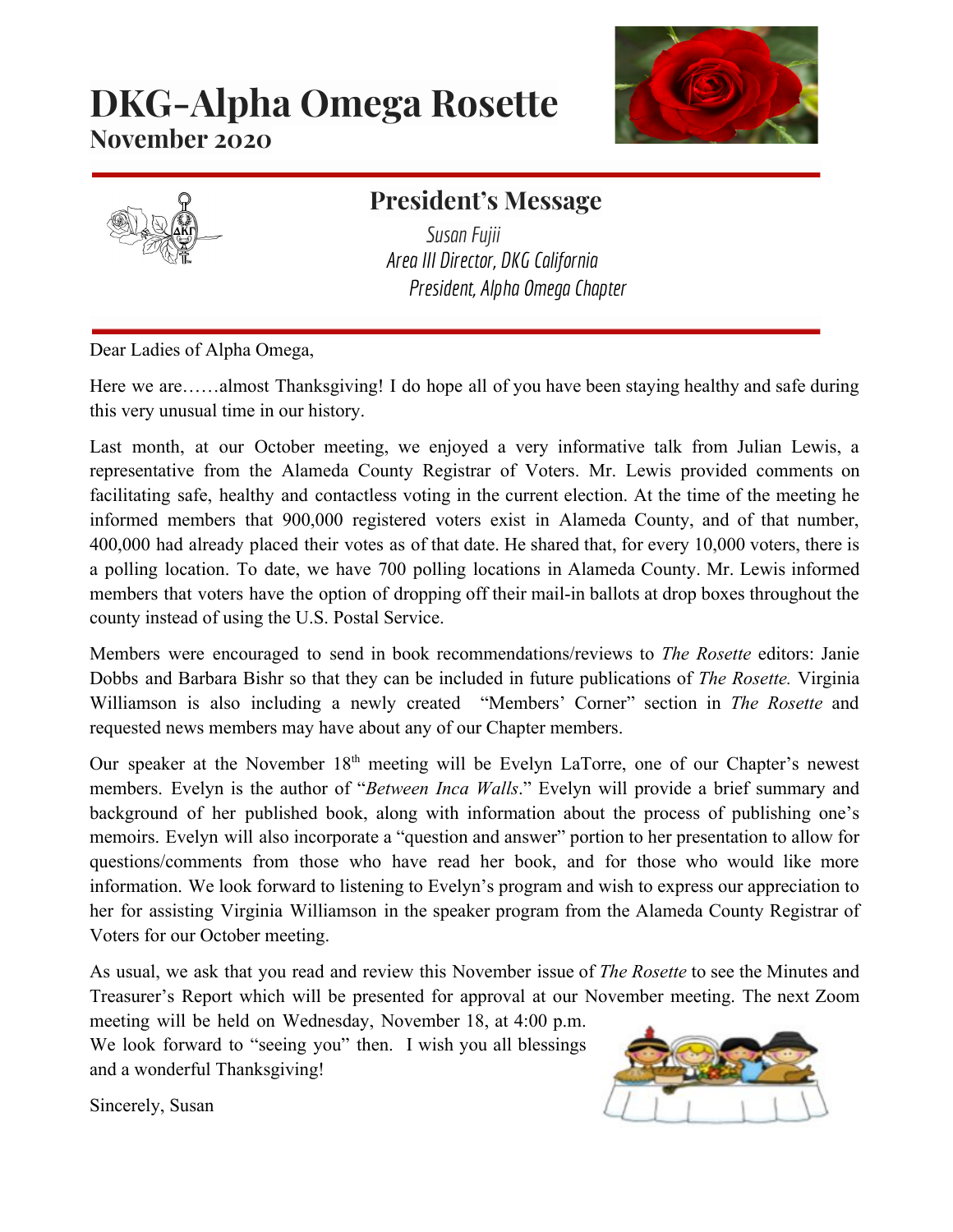

## **Alpha Omega Members' Corner**

*Virginia Williamson*

#### **Watching Television During the Pandemic**

Carl and I watched every episode of The West Wing from 1999 through 2006 and really enjoyed the series. So as we trudged through Shelter-In-Place and the growing political disgruntlement, we returned to The West Wing and began watching it over again. We were delighted to learn that we could see The West Wing characters in their first performance together in 17 years as they promoted a voting drive. The West Wing Special that benefitted **When We All Vote** was a stage performance of Hartfield Landing, an episode in the third season of the series. Before the special was aired by HBO Max on October 15<sup>th</sup>, members of the cast joined Steven Colbert on one of his shows in early October. We just happened to watch that show and were pleasantly surprised that we were able to see the entire interview. It was just like running into old friends!

~ Marilyn Baker-Madsen

#### **Member Interest Survey**

Thank you to the eight members who replied and ranked their preferences on possible topics for Alpha Omega meetings. All choices were given a value, i.e., a member's first choice received 10 points; their last choice 1 point. The following are the topics with their values:

- $\cdot$  Travel 63
- Local History 50
- · Health/Fitness 45
- Education 38
- · Art/Crafts 36
- · Books 34
- Food Preparation/Gardening 31
- Safety 31
- Finance 22
- Other 17

Comments ranged from being pleased to meet, even if it is virtually, to suggestions of specific topics such as Social Justice and Black Lives Matter, to wanting to only have a meeting with no program.

Thanks again for your input.  $\sim$  Evelyn LaTorre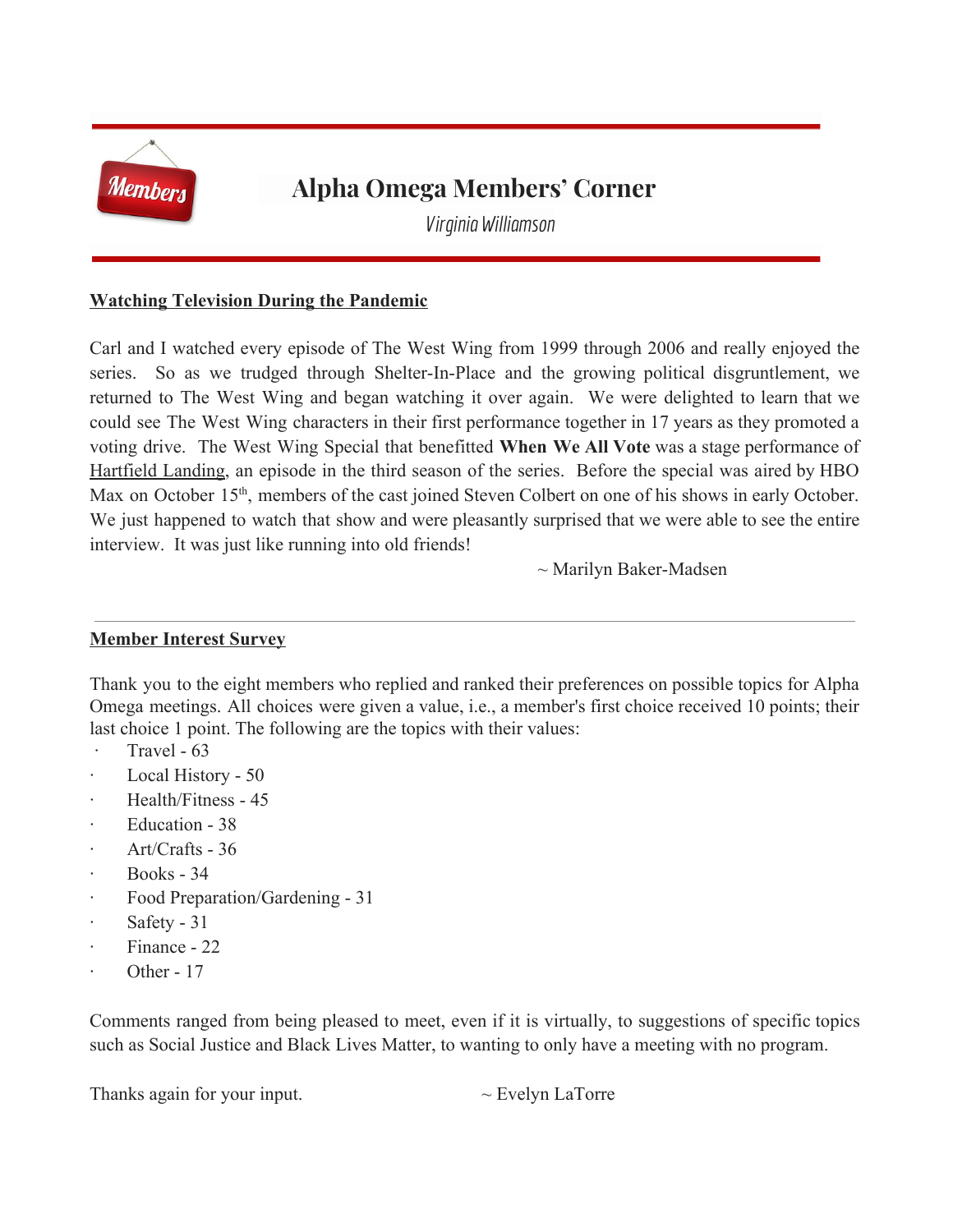#### **ARDELLE WARD**



Ardelle Ward, our longest standing member of Alpha Omega, passed away on August 15, 2020. She was 101 years of age. Ardelle had been a reserve member of Alpha Omega Chapter for many years, having joined Delta Kappa Gamma in 1964.

Ardelle taught for 28 years for Hayward Unified School District, primarily at the elementary level, and for at least some of those years at East Avenue Elementary School. She also taught in Japan for a number of years, teaching English as a second language and assisting servicemen with reading competency in order to re-enlist. Her husband was career Army, and her daughter is an educator like her mother.

During her retirement, Ardelle maintained a great number of interests, including gardening, reading, writing letters, and attending writing classes. During this time, at the encouragement of her beloved granddaughter, she moved from Hayward to Riverbank, California. She enjoyed being close, and in fact, their homes shared adjoining backyards, which facilitated a close relationship with her granddaughter's family. She truly enjoyed playing with her great-grandchildren!

Ardelle was always an active supporter of DKG. She served as Alpha Omega Chapter President from 1972-74 and served on every chapter committee at one time or another. She not only supported all DKG projects, she also volunteered her time for many years at Children's Hospital.

Caring, wonderful and genuine, Ardelle left a lasting impression on everyone who knew her. Jean Groth remembers being invited to her home for a very enjoyable visit and receiving birthday cards from her for many years. Rosella Wick-Lesher and Rosemary Coyne both remembered how gracious she was. Nancy Hansen taught with Ardelle at East Avenue for many years and mentioned that she never once saw her lose her composure, not even with challenging students! And Jeanne Lycett remembers that Ardelle always wore a big butterfly pin on her shoulder.

Ardelle had the admiration and respect of all who knew her. She was an inspiration to younger teachers, and her positivity made it a pleasure to be in her company. Throughout her life she showed her commitment and dedication... to her family, to education and to DKG. She will be dearly missed by her family and friends.

~ Virginia Williamson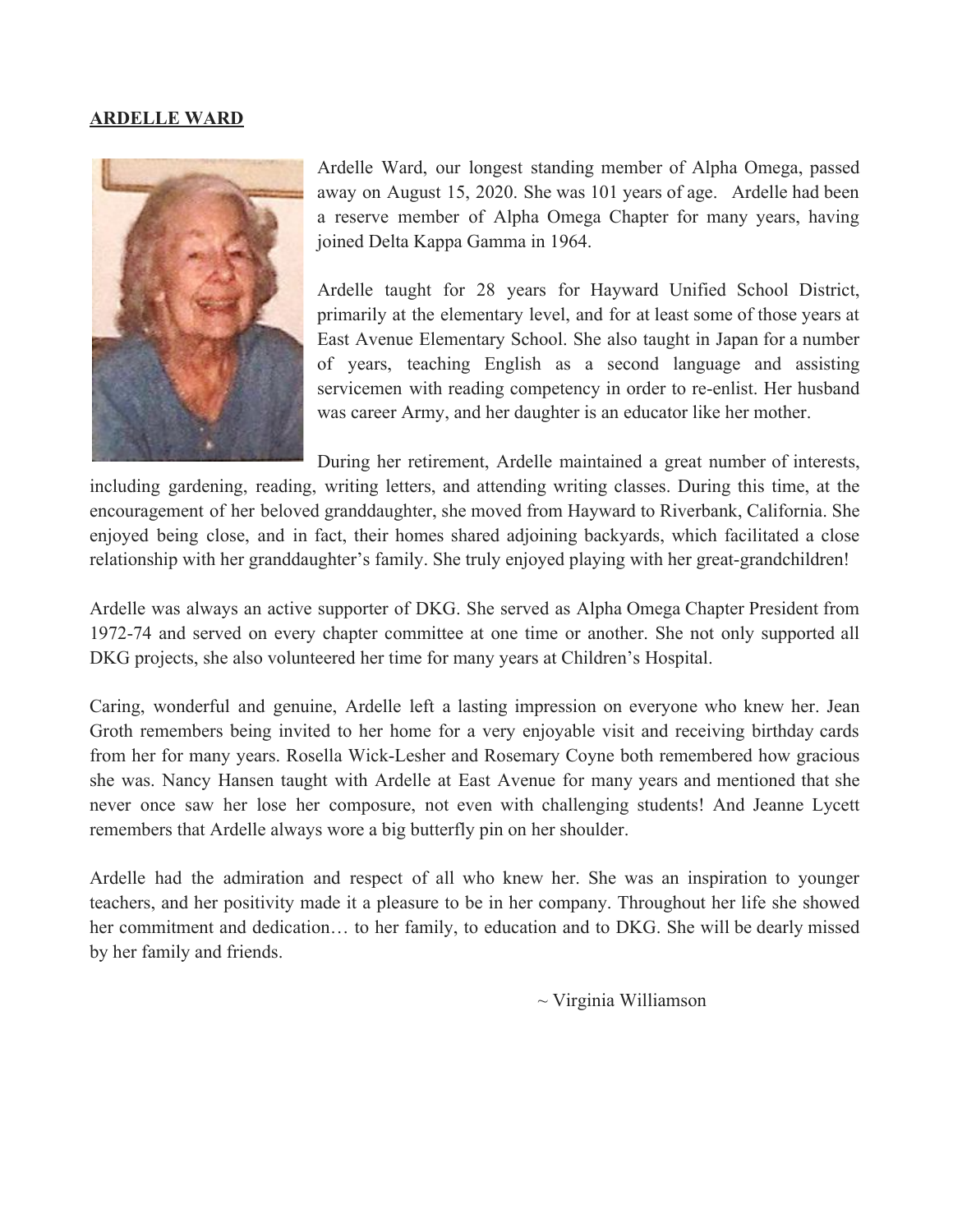## **Alpha Omega Chapter, Delta Kappa Gamma**



**MFFTING MINUTES**  *Linda Henika, RecordingSecretary* **October 28, 2020**

The meeting was called to order by Susan Fujii, President, at 4:00 pm.

Present: Susan Fujii, Janie Dobbs, Donna Goldenstein, Linda Henika, Virginia Williamson, Susan Levy, Evelyn LaTorre, Deanna Stemm, Nonnie Moore, Bonnie Hansen, Nancy Wales, Nancy Wolf

**WELCOME:** Susan to welcome members and guest speakers from Alameda County Registrar of Voters: Julian Leus, Community Engagement Coordinator.

**PRESENTATION:** The representatives from the Alameda County Registrar of Voters discussed various issues pertaining to the 2020 election, including the following:

- 1. What ROV is doing to facilitate safe, healthy, and contactless voting in the age of COVID-19 and how in-person voting will work at our 100 AVLs. Julian indicated that they are determined to maximize voter turnout. Election workers were masks and face shields and for every 10,000 voters there is an accessible voting location in Alameda County. You can find them at [https://www.acgov.org/rov\\_app/pollinglist](https://www.acgov.org/rov_app/pollinglist). All are ACA accessible and have adequate parking spaces and lots of space inside. If someone arrives without a mask, they will be offered one. If they refuse, there is a separate voting area outside for them to vote. And, there are places where voters may drive up and drop off their ballots.
- 2. Explained exactly how conditional voting works for eligible voters who may want to cast a ballot after the October 19, 2020 deadline to register to vote. Basically, anyone can register to vote and vote, but must be on the same day.

**ICE BREAKER:** Members were asked to share if they were an early bird or a night owl.

#### **BUSINESS:**

A. Approval of Minutes – September 23, 2020

Donna Goldenstein indicated that a correction is needed. The n was missing from Bonnie Hansen's name. Donna **Moved to accept the minutes with the one correction**, Nonnie Moore **Seconded**. **PASSED**

- B. Approval of Treasurer's Report October 2020 Virginia Williamson **Moved,** Bonnie Hansen **Seconded. PASSED**
- C. Approval of Budget -- DKG—Alpha Omega 2020-2021 Donna Goldenstein **Moved,** Evelyn La Torre **Seconded. PASSED**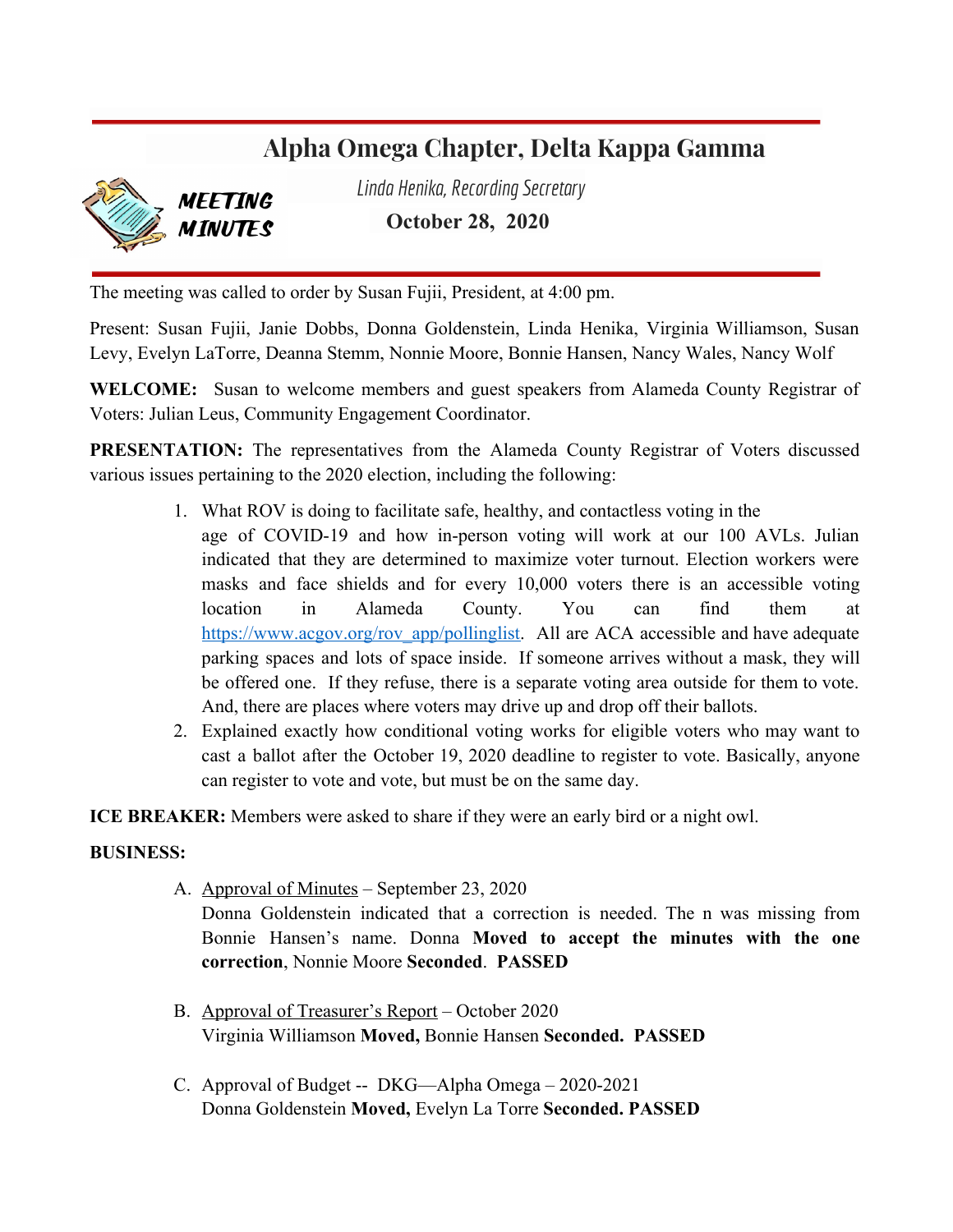#### **Meeting Minutes, continued:**

#### **ANNOUNCEMENTS**

- A. Scholarship Committee Linda Henika reported that the committee has revised the application for 2020. The applicants must apply by the end of November and they will get the results in December. Checks will be mailed. Teachers will be asked to join a ZOOM meeting in the future to discuss their projects.
- B. Correspondence Bonnie Hansen reported that she has sent to Ardell Ward's son a Sympathy card from our group. Members were also reminded that Gloria Gaylord had to evacuate during the fires. She is back home now.

#### **INSPIRATION**

Susan shared two inspirational quotes.

- 1. Kate Sheppard "Do not think your single vote does not matter much. The rain that refreshes the parched ground is made up of single drops"
- 2. Christine Pelosi "The beauty of our democracy lies in the American value of equality: if you vote, you have a seat at the table. If you speak, you have a chance to persuade others. A billionaire and a minimum wage earner have the same power at the ballot box."

**ADJOURNMENT:** The meeting was adjourned at 5:01 pm.



Our next meeting will also be via Zoom. The Meeting ID  $\#$  and the link will always be the same for each of our meetings. You only need to register once for these meetings at: <https://us02web.zoom.us/meeting/register/tZUlfumpqT8rG9yLci13BOy5Gykxt4rd7u5g>

After registering, you will receive a confirmation email containing information about joining the meeting.

If you attended the last meeting, there is no need to re-register. You can log-on in one of two ways:

- Click on this link: <https://us02web.zoom.us/s/81890174118>
- Or go to zoom.us, click on "Join a Meeting", Enter Meeting ID: 81890174118

Zoom should also send you a reminder before the meeting. See you there!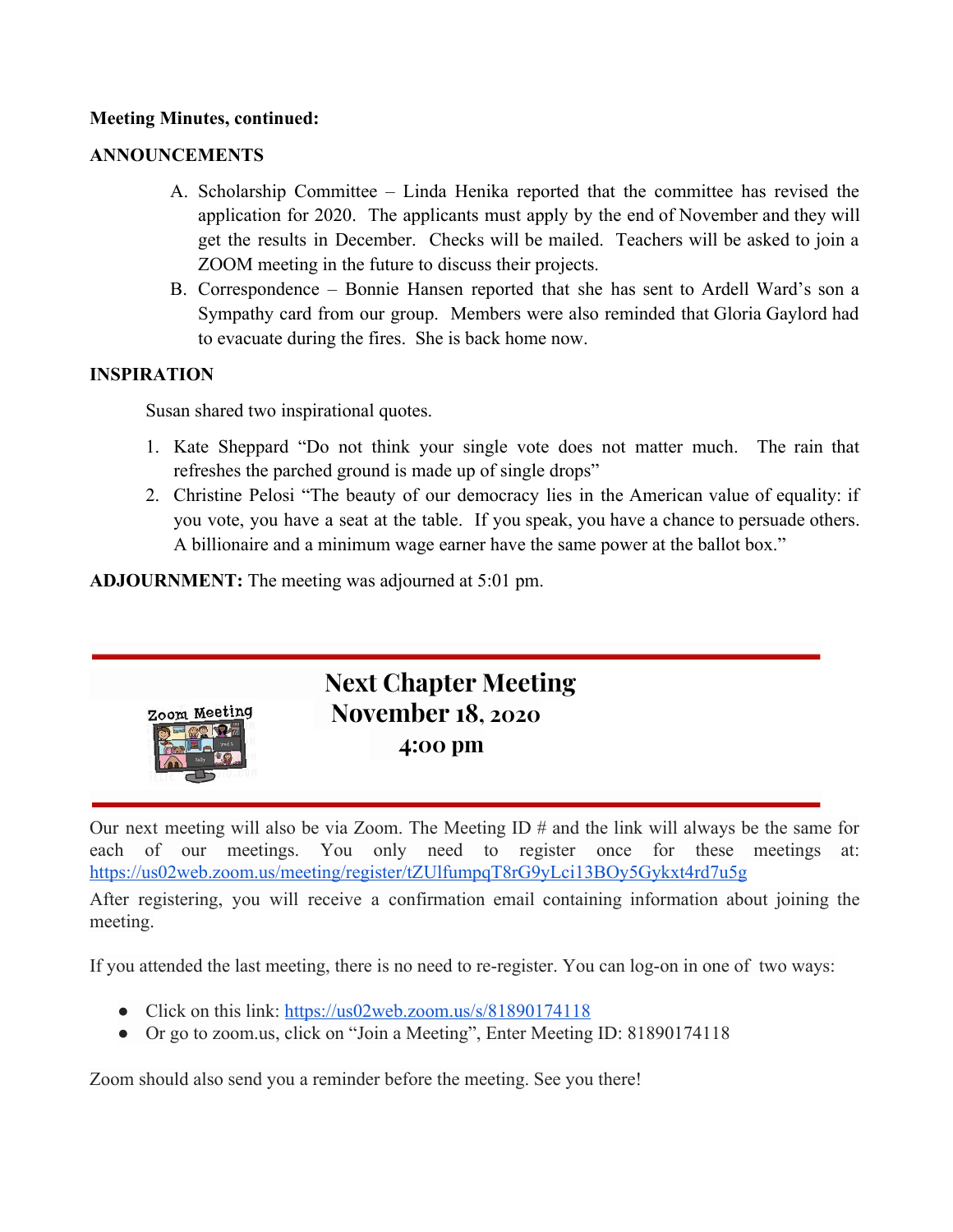| Budget<br>45                             | <b>Treasurer's Report</b><br>November 2020<br>By Nonnie Moore |           |
|------------------------------------------|---------------------------------------------------------------|-----------|
| Beginning Balance October 1, 2020        |                                                               | \$3627.72 |
| Expenditures                             |                                                               |           |
| <b>Total Expenditures</b><br>Receipts    | $\$0$                                                         |           |
| <b>Total Receipts</b>                    | \$0                                                           |           |
| 11/01/2020<br><b>Ending Balance</b>      |                                                               | \$3627.72 |
| Current members $= 25$ Active, 7 Reserve | (Ardelle Ward, deceased Reserve)                              |           |



# **November Celebrations**

*Happy* Birthday to our *Alpha Omega Sisters!* Wishing you happiness on your special day and always.

**4 Rosella Wick-Lesher 5 Evelyn La Torre 17 Virginia Williamson 29 Marsha Riley**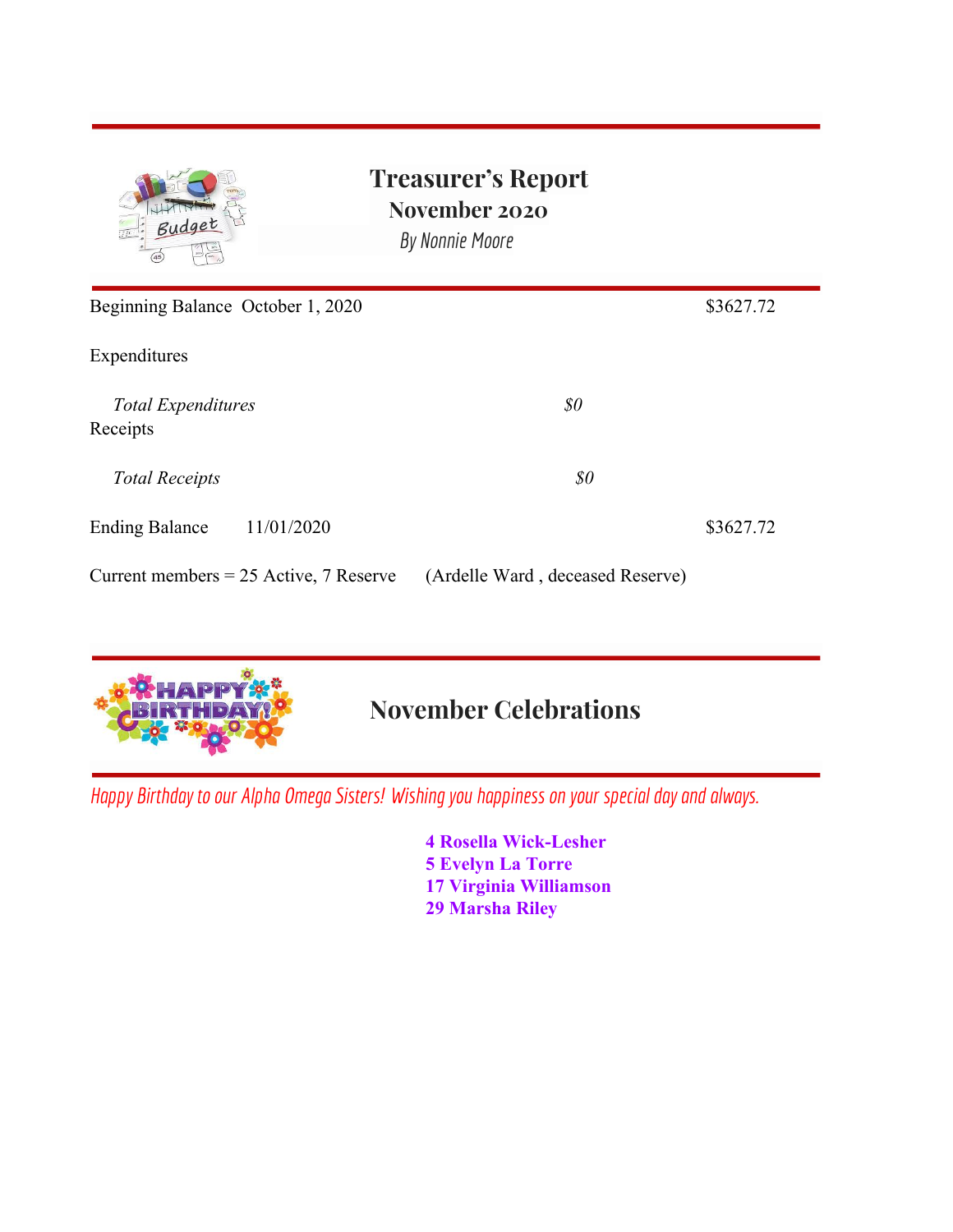

### **Legislative Report** *Nancy Wales*

It is two weeks past the election as I write this article. We finally had enough votes counted and Joe Biden was declared the President Elect and Kamala Harris, the Vice President Elect. We should be uniting behind our new President. But we are in a very dangerous place right now. Some say President Trump is staging a Presidential Coup. Others say, the Republican Party is. Either puts our Democracy in serious jeopardy.

Lies, repeated over and over become truths to people. 70% of Republicans now believe that the Nov. 3 election was ripe with fraud and illegal votes. There is no evidence, only repeated lies. Logic and reason are thrown out. Democrats would vote for Biden, but not vote the whole ticket? They would vote in a "fraudulent" election but not bother to give the winning president a Democratic Senate?

As Paul Waldman says in the Washington Post, "If you were gripped by a particularly naive hopefulness, you might have thought that President Trump's defeat in the 2020 election would produce a brief moment of honesty and responsibility from the Republican Party. "We lost, and it hurts," they might have said. "But let's handle it like adults and show that we're committed to democracy." But no. As the Trump presidency comes to a close, members of the party that has shown itself so incapable and unworthy of governing have one last card to play: They will do everything in their power to poison the American political system for years to come." Biden will probably end up with a margin of over five million votes and the same Electoral College vote that elected Trump.

We must all stay with this evolving story. We must not let Democracy die under the weight of these lies. Waldman concludes, "It is almost impossible to overstate how toxic this all is. Republicans are trying to destroy any commitment their voters have to the American system of government. They're working to convince voters that any election that does not produce a Republican win, not just in 2020 but in the future, is inherently fraudulent and need not be acknowledged or respected. This is not coming from the fringe, or a few intemperate voices, or just a corrupt president on his way out. It is the project of the entire Republican Party and conservative movement. And it is nothing short of an attack on democracy itself."

In our own state, Proposition 15 has lost. Too many people thought that passing Proposition 15 would lead to more, eventually affecting homeowners. In the current Covid 19 business situation, Prop 15 could have been a business killer too.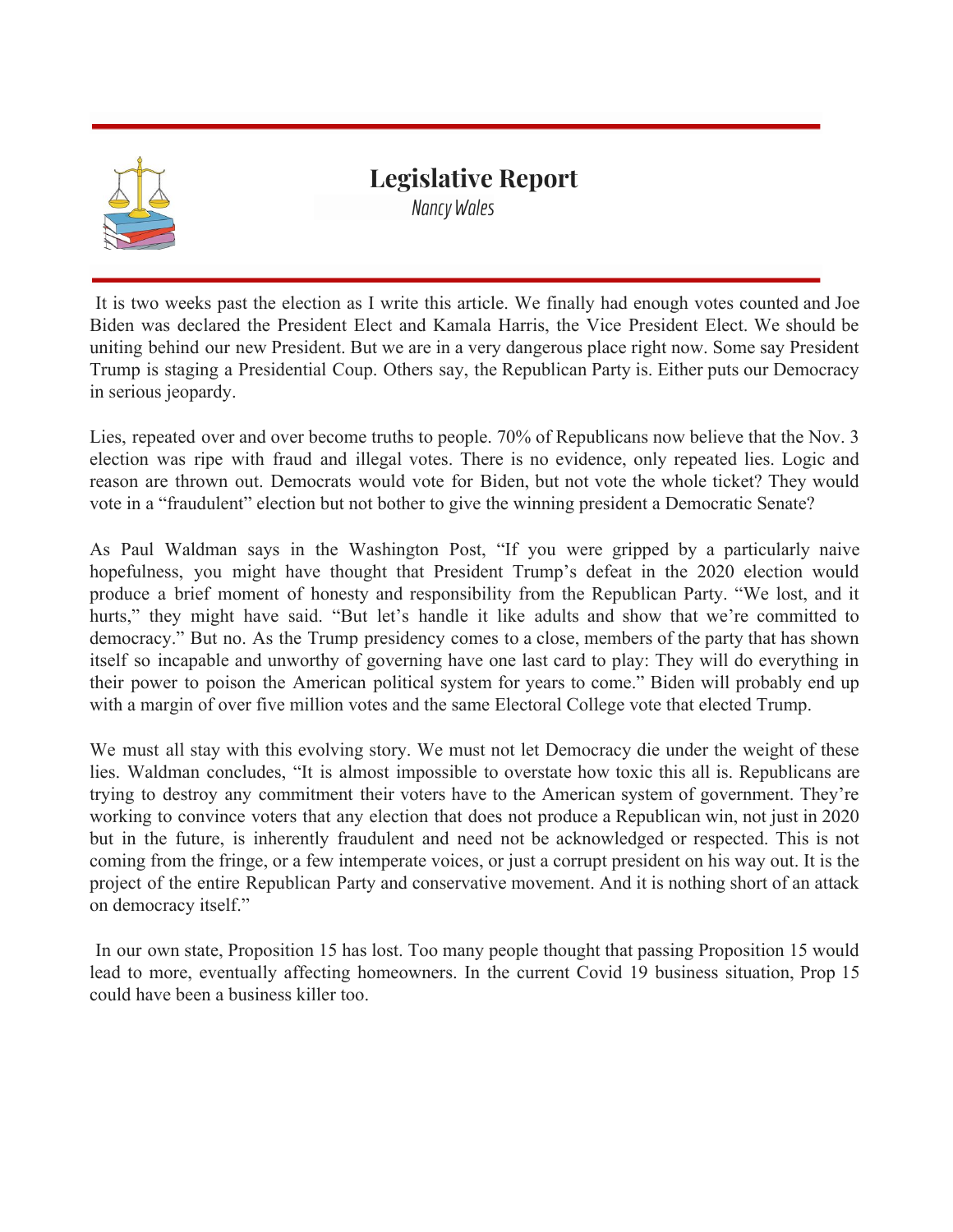### **Book Notes**



#### **Submitted by Marilyn Baker-Madsen**

#### *The Turn of the Key*, by Ruth Ware

This is another excellent thriller by this best-selling author. Set in a remote mansion with mysteriously locked doors and an ominously, foreboding garden, this book evokes James' *The Turn of the Screw*, in a technologically modern setting. This story of murder and deception draws the reader from one suspenseful page to the next and ends with a shocking twist. Critics hail this as her best book yet and I agree! Other books by Ruth Ware include *In a Dark, Dark Wood*, *The Woman in Cabin 10, The Lying Game* and *The Death of Mrs. Westaway*

#### **Submitted by Nonnie Moore**

#### *The Gown* by Jennifer Robson

It's post-war London desperately needing something joyful to look forward to. Enter the royal wedding of Princess Elizabeth and Phillip! This is the story of the planning of the bride's ultra secret wedding gown and the two women who created its magnificent embroidery.

#### **Submitted by Susan Fujii**

#### *Memorial Drive* by Natasha Trethewey

This is the author's real life memoir which is a compelling and searching look at the shared human experience of a sudden loss. The story moves through her mother's history in the deeply segregated South through her own girlhood as a child of mixed race in Mississippi. She describes the brutal murder of her mother at the hands of her former step-father, and her coming into her own as a poet in the wake of tragedy. This is a true look into the history of segregation in the South.

#### *American Dirt* by Jeanine Cummins

This is a beautiful book about parental love and human hope. The author, after four years of research, paints a picture of a Mexican native, Lydia Quixano Perez, a bookstore owner, and Luca, her son and love of her life. Forced to flee her native home in Acapulco due to inconceivable violence, the story depicts her travels over 53 days, and 2,645 miles, with the many migrants to the promised safety in El Norte. The author's story is the true story of immigrants. I truly could not put this book down!!!

#### **Submitted by Janie Dobbs**

#### *The Color of Air* by Gail Tsukiyama

I was so pleased to find a new book from the author of *Women of the Silk* and *The Samurai's Garden*. This is a delightful historical novel that alternates between the past and present as it interweaves the stories of troubled, yet kind characters in a close-knit Japanese-American community. The story is set against the backdrop of Hilo, Hawaii's sugar plantations. Life is hard yet full of hope; poignant and happy.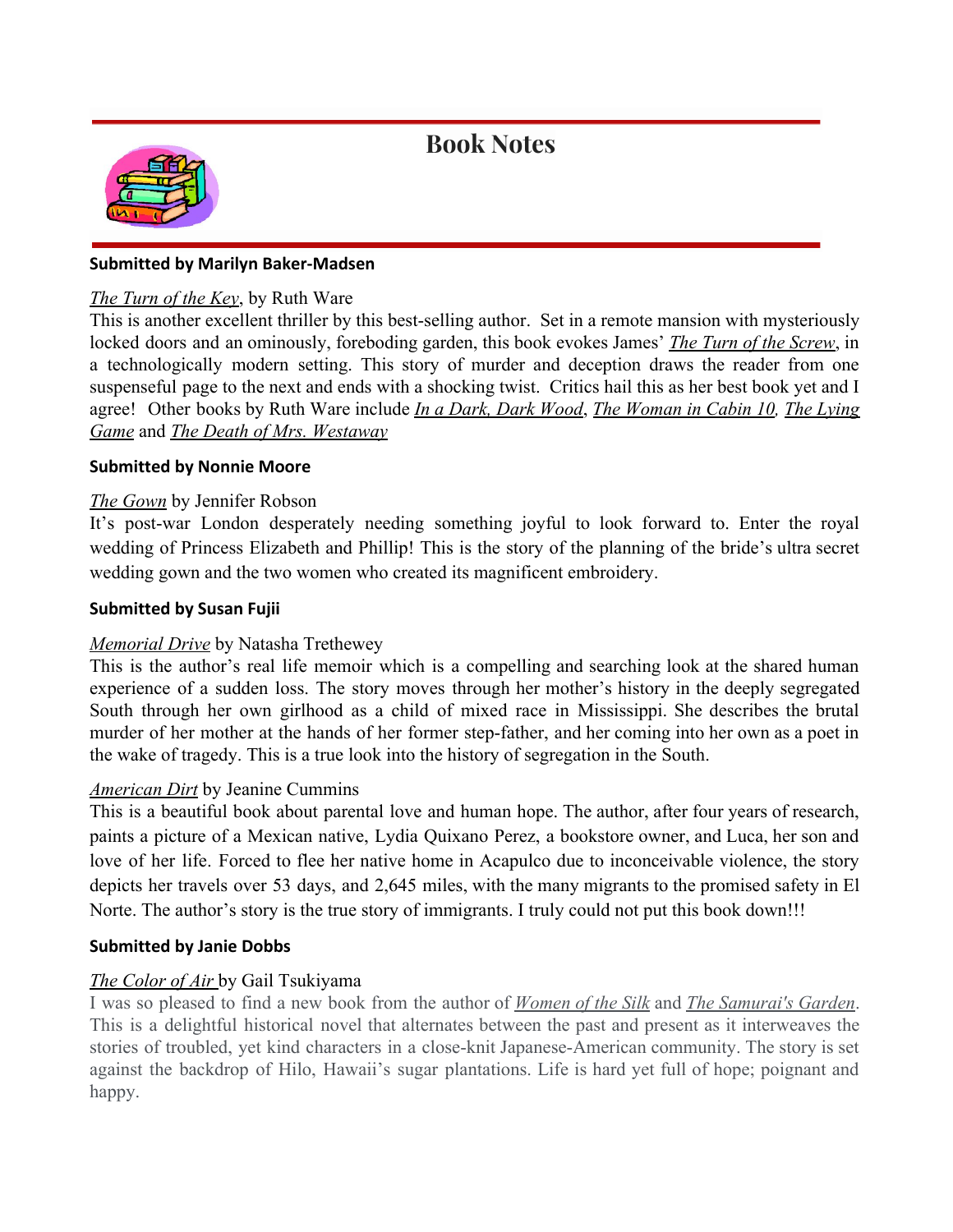#### **Book Notes, continued:**

#### *The Girl With the Louding Voice* by Abi Daré

A beautiful, yet achingly sad story about a young rural Nigerian woman, Adunni, who is sold at 14 to an older man already with two wives and her long, difficult quest to become an educated woman with a voice and speak up for herself. It is simultaneously heartbreaking and triumphant. The author did a beautiful job creating Adunni's character and her voice.

# What's **Happening** THIS MONTH

**Did You Know?**



The *Alpha Omega* Scholarship Committee in Hayward is now accepting applications for grants. All teachers are encouraged to apply, including our current DKG members who are still teaching. Please share this opportunity with teachers that you know. The *Alpha Omega Chapter* in Hayward, offers grants of up to five hundred dollars (\$500) to deserving classroom educators.To apply, complete the two-sided Grant Application detailing your personal information and description of your project. You will be notified of the results by

email by January 15, 2021.

Scan or email the completed application form (with attachment) to Grant Chair Linda Henika (hhshenika@yahoo.com). Be sure to write **DKG Grant** in the subject line.

The application form must be returned no later than midnight Tuesday, December 15, 2020

The links to both the cover letter and the grant application are below:

[Cover Sheet DKG Grant 2020](https://docs.google.com/document/d/1Q2u5TIMKakQDwCa74gprkQ6q7rxKkEKOWVyEKCUEWaM/edit?usp=sharing) **DKG** Grant Application



## **November Celebrations**

*Happy Birthday to our Alpha OmegaSisters! Wishing youhappiness onyour specialday andalways.*

**4 Rosella Wick-Lesher 5 Evelyn La Torre 17 Virginia Williamson 29 Marsha Riley**